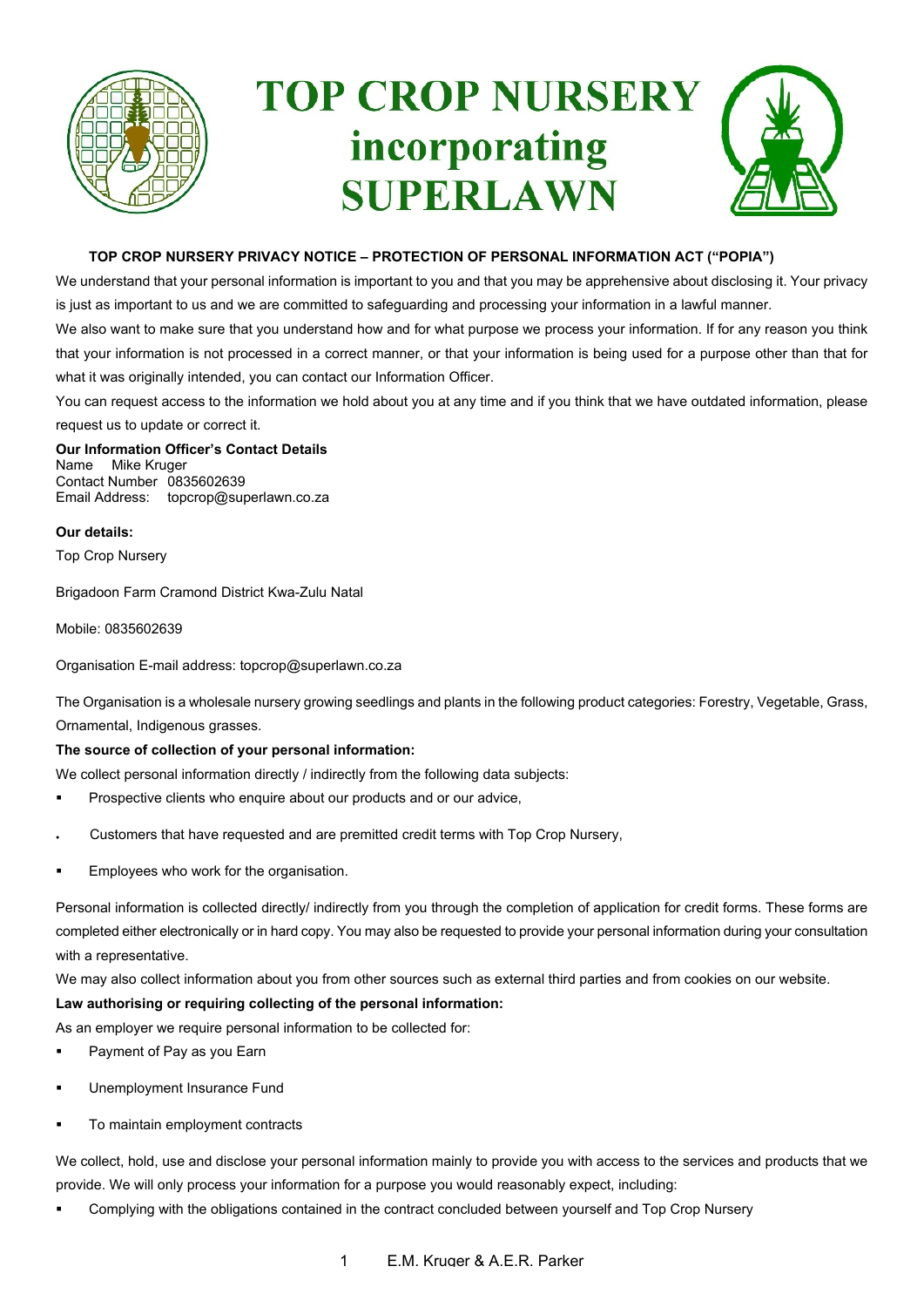- �� Providing you with advice, products and services that suit your needs as requested
- �� To verify your identity and to conduct credit reference searches
- �� To notify you of new products or developments that may be of interest to you
- �� To confirm, verify and update your details
- To comply with any legal and regulatory requirements

Some of your information that we hold may include, your first and last name, email address, a home, postal or other physical address, other contact information, your title, birth date, gender, occupation, qualifications, past employment, residency status, your assets, liabilities, and your banking details.

Some of the aforementioned personal information may be mandatory by law.

Failing to provide compulsory information may lead to our organisation's inability to offer credit terms and offer and maintain employment contracts.

## **Third parties and your personal information**

We may need to share your information to third parties provide advice, reports, analyses, products or services that you have requested. Where we share your information, we will take all precautions to ensure that the third party will treat your information with the same level of protection as required by us.

These third parties may include:

- The Compliance Officer of the organisation (where applicable);
- Analytics and search engine providers assisting in the enhancement of our websites;
- �� Information Technology specialists assisting us with data storage, security, processing, analytics, etc;
- Auditors of the Organisation;
- Regulatory or governmental authorities such as the Financial Sector Conduct Authority and the Prudential Authority;

### **The Transfer of your personal information outside of the Republic of South Africa**

It is unlikely that we would require to transfer your personal information outside the Republic of South Africa. Your permission would be requested if that were to be undertaken.

### **Complaints and objections**

·

As a data subject, you have the right to  $-$ 

- �� Request that we confirm, free of charge, whether or not we hold personal information about you;
- �� Request that we provide you with a description of the personal information we hold about you, and to explain why and how it is being processed (please complete Annexure A);
- Request that we consider your objections to the processing of your personal information (please complete Annexure B);
- �� Lodge a complaint with the Information Regulator (please complete Annexure B).

### **The Information Regulator**

In the event that your personal information has not been processed in accordance with the POPI Act and the principles set out above, you have the right to lodge a complaint with the Information Regulator.

For further information regarding the complaints process, please visit the website of the Information Regulator, as indicated below.

Alternatively, you may contact the Information Regulator for further assistance:

The Information Regulator: Adv Pansy Tlakula Physical Address: JD House, 27 Stiemens Street, Braamfontein, Johannesburg, 2001 Email: complaints.IR@justice.gov.za

Website: https://www.justice.gov.za/inforeg/index.html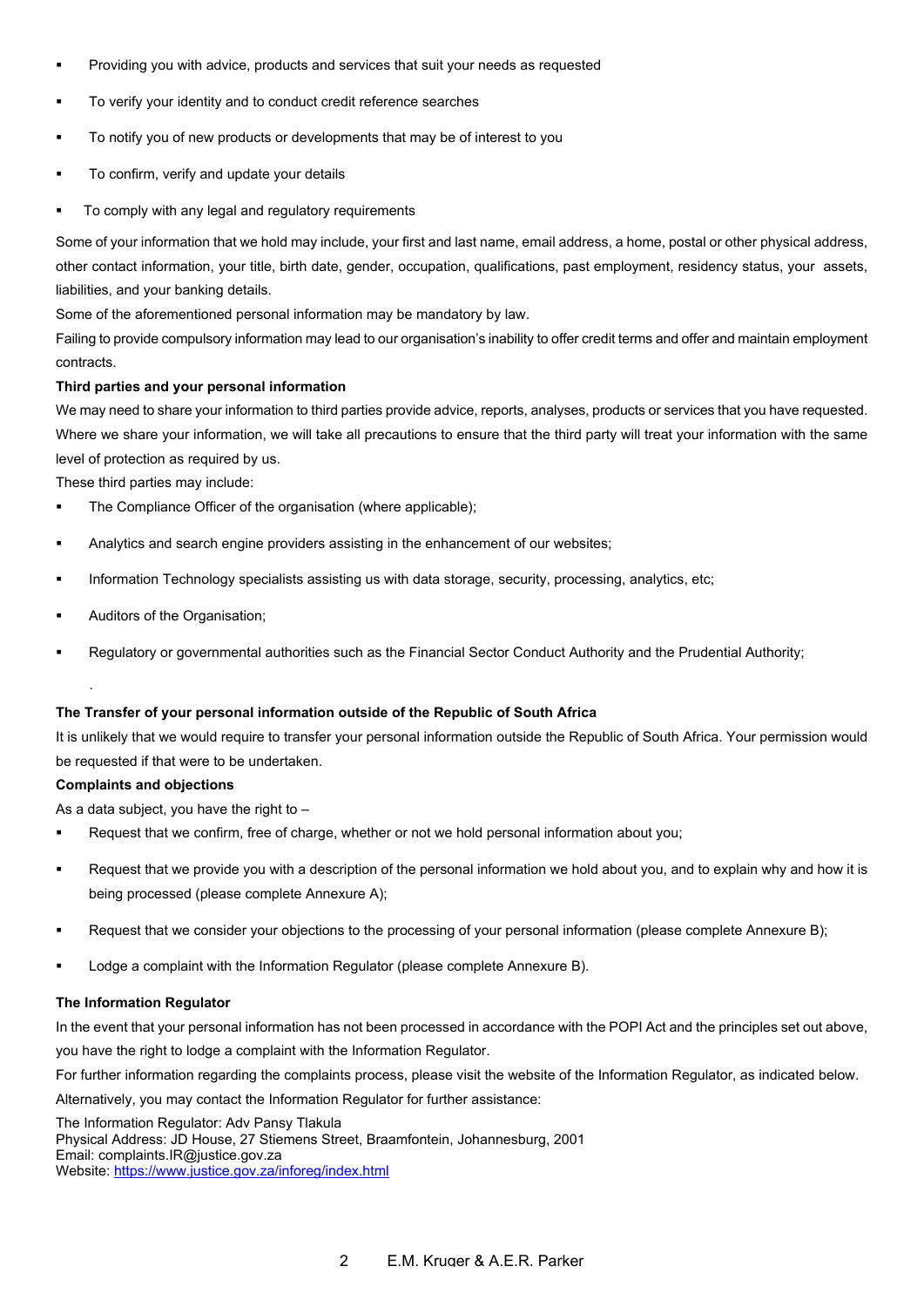| PERSONAL INFORMATION REQUEST FORM<br>Please submit the completed form to the Information Officer: |                                                                                                                                                                                                          |   |
|---------------------------------------------------------------------------------------------------|----------------------------------------------------------------------------------------------------------------------------------------------------------------------------------------------------------|---|
|                                                                                                   |                                                                                                                                                                                                          |   |
| <b>Contact Number</b>                                                                             |                                                                                                                                                                                                          |   |
| <b>Email Address:</b>                                                                             |                                                                                                                                                                                                          |   |
|                                                                                                   |                                                                                                                                                                                                          |   |
|                                                                                                   | Please be aware that we may require you to provide proof of identification prior to processing your request.<br>There may also be a reasonable charge for providing copies of the information requested. |   |
|                                                                                                   |                                                                                                                                                                                                          |   |
|                                                                                                   | A. Particulars of Data Subject                                                                                                                                                                           |   |
| Name & Surname                                                                                    |                                                                                                                                                                                                          |   |
| <b>Identity Number:</b>                                                                           |                                                                                                                                                                                                          |   |
| <b>Postal Address:</b>                                                                            |                                                                                                                                                                                                          |   |
| <b>Contact Number:</b>                                                                            |                                                                                                                                                                                                          |   |
| <b>Email Address:</b>                                                                             |                                                                                                                                                                                                          |   |
|                                                                                                   | <b>B.</b> Request                                                                                                                                                                                        |   |
|                                                                                                   | I request the organisation to:                                                                                                                                                                           |   |
|                                                                                                   | (a) Inform me whether it holds any of my personal information                                                                                                                                            | □ |
|                                                                                                   | (b) Provide me with a record or description of my personal information                                                                                                                                   | □ |
|                                                                                                   | (c) Correct or update my personal information                                                                                                                                                            | □ |
|                                                                                                   | (d) Destroy or delete a record of my personal information                                                                                                                                                | □ |
|                                                                                                   | <b>C.</b> Instructions                                                                                                                                                                                   |   |
|                                                                                                   |                                                                                                                                                                                                          |   |
|                                                                                                   |                                                                                                                                                                                                          |   |
|                                                                                                   |                                                                                                                                                                                                          |   |
|                                                                                                   |                                                                                                                                                                                                          |   |
|                                                                                                   |                                                                                                                                                                                                          |   |
|                                                                                                   |                                                                                                                                                                                                          |   |
|                                                                                                   |                                                                                                                                                                                                          |   |
|                                                                                                   |                                                                                                                                                                                                          |   |
|                                                                                                   |                                                                                                                                                                                                          |   |
|                                                                                                   |                                                                                                                                                                                                          |   |
|                                                                                                   |                                                                                                                                                                                                          |   |
|                                                                                                   |                                                                                                                                                                                                          |   |
|                                                                                                   |                                                                                                                                                                                                          |   |
|                                                                                                   | D. Signature Page                                                                                                                                                                                        |   |
|                                                                                                   |                                                                                                                                                                                                          |   |
|                                                                                                   |                                                                                                                                                                                                          |   |
|                                                                                                   |                                                                                                                                                                                                          |   |
|                                                                                                   | Signature                                                                                                                                                                                                |   |
|                                                                                                   |                                                                                                                                                                                                          |   |
|                                                                                                   |                                                                                                                                                                                                          |   |
|                                                                                                   |                                                                                                                                                                                                          |   |
|                                                                                                   | Date                                                                                                                                                                                                     |   |